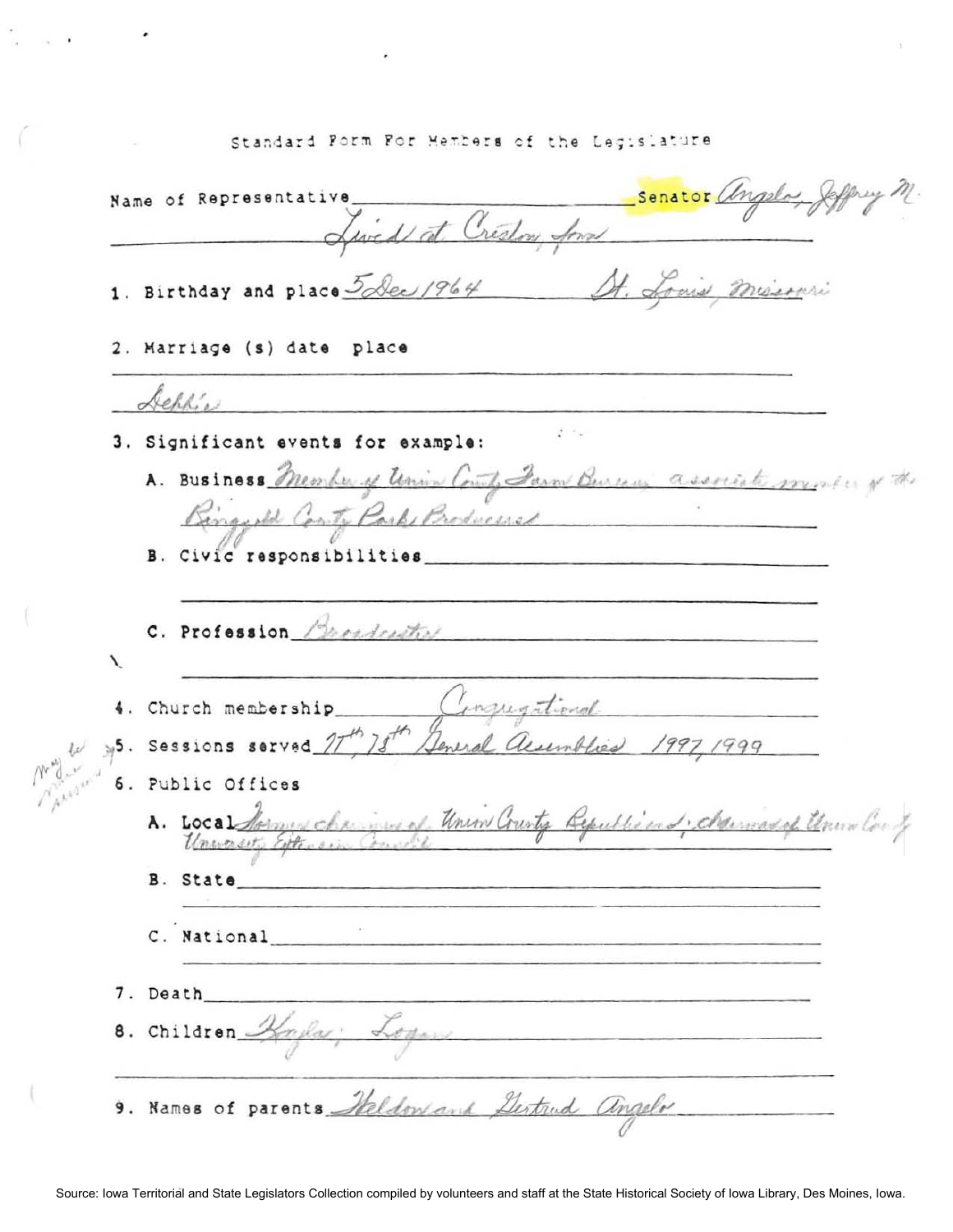10. Education Braduate of Lather ent Thigh School Horth It Louis, Draduate of Lather en Dight Sch ----.---- \_. \_-----  $\overline{\phantom{a}}$ 11. Degrees Archite of Broadcast anter Conform Missouri 12. Other applicable information \_\_\_\_\_\_\_\_*\_\_\_\_\_ <u>Epublic</u>*, **- - ---- -,- --- ---** - -------- -------------------- --\_. \_\_ .\_----------------- ------.. \_---------------- .---- ---\_ ... -----\_ ... \_------.\_--------- -------------- --\_ ... \_.\_.\_.\_------ .\_------ **NEW STATE REPORT OF STATE OF STATE**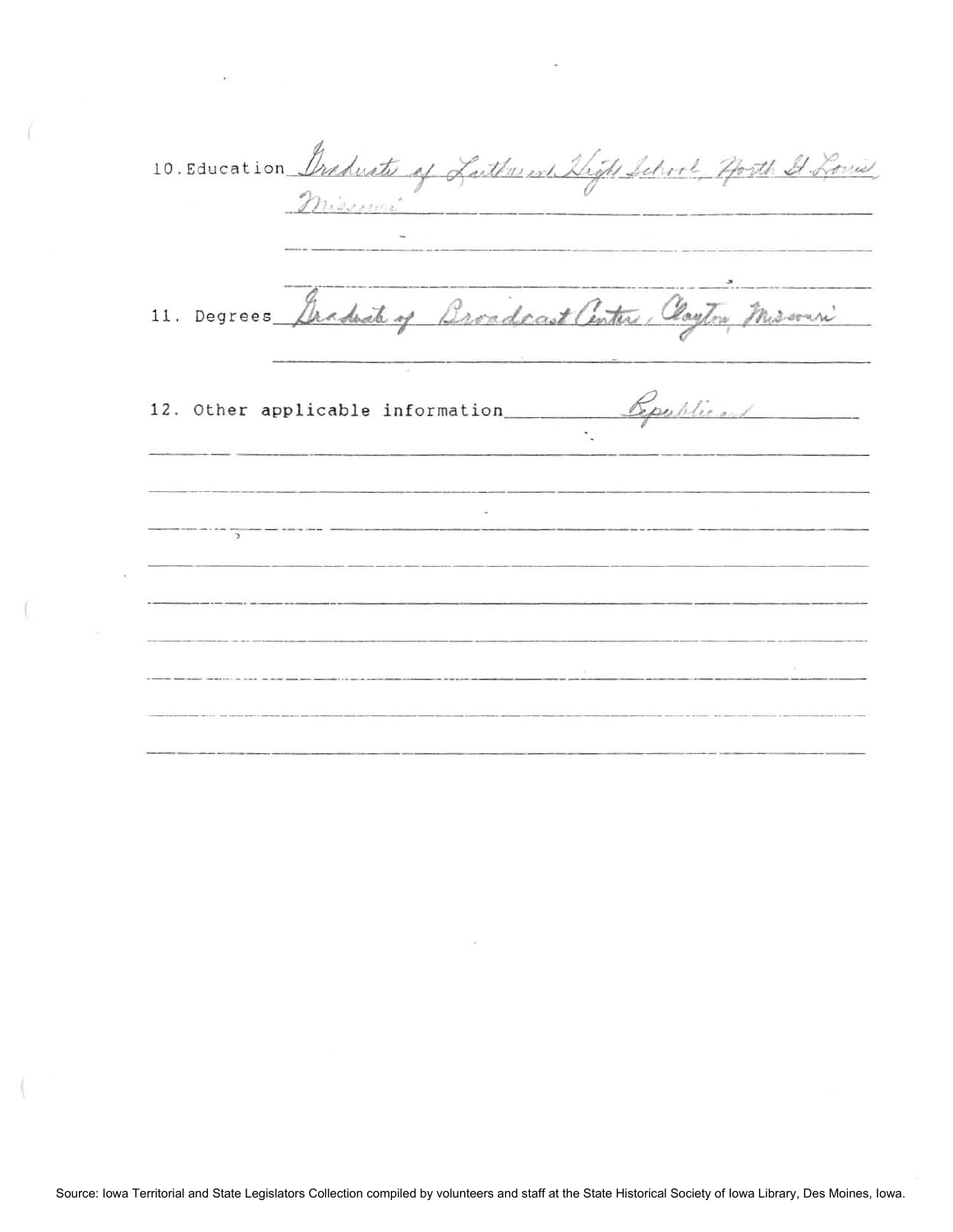Sources Log For Legislation Entries

## Applicability

 $\mathcal{C}_{\mathcal{A}}$  , and  $\mathcal{C}_{\mathcal{A}}$ 

I.

| Source | Non Applicable Applicable Information obtained                                                                       |                                                                                                                        |                                                                                           |  |
|--------|----------------------------------------------------------------------------------------------------------------------|------------------------------------------------------------------------------------------------------------------------|-------------------------------------------------------------------------------------------|--|
|        | - Inva Official Register 1999-2000, p. 31                                                                            |                                                                                                                        |                                                                                           |  |
|        |                                                                                                                      |                                                                                                                        |                                                                                           |  |
|        |                                                                                                                      |                                                                                                                        |                                                                                           |  |
|        |                                                                                                                      |                                                                                                                        |                                                                                           |  |
|        |                                                                                                                      |                                                                                                                        |                                                                                           |  |
|        |                                                                                                                      |                                                                                                                        |                                                                                           |  |
|        |                                                                                                                      |                                                                                                                        |                                                                                           |  |
|        | <u> 1988 - An Carlos Carlos (f. 1988), ann an Gaerra ann an Carlos (f. 1988).</u>                                    |                                                                                                                        |                                                                                           |  |
|        |                                                                                                                      |                                                                                                                        |                                                                                           |  |
|        |                                                                                                                      |                                                                                                                        |                                                                                           |  |
|        |                                                                                                                      |                                                                                                                        |                                                                                           |  |
|        |                                                                                                                      |                                                                                                                        |                                                                                           |  |
|        |                                                                                                                      |                                                                                                                        |                                                                                           |  |
|        |                                                                                                                      |                                                                                                                        |                                                                                           |  |
|        |                                                                                                                      |                                                                                                                        |                                                                                           |  |
|        |                                                                                                                      |                                                                                                                        |                                                                                           |  |
|        |                                                                                                                      |                                                                                                                        |                                                                                           |  |
|        | <u> 1989 - De Bronse de Bronse de Bronse de Bronse de Bronse de Bronse de Bronse de Bronse de Bronse de Bronse d</u> |                                                                                                                        |                                                                                           |  |
|        |                                                                                                                      |                                                                                                                        |                                                                                           |  |
|        |                                                                                                                      |                                                                                                                        | the control of the control of the control of the control of the control of the control of |  |
|        |                                                                                                                      | <b>CARDINAL COMPANY CONTINUES OF A STATE OF A STATE OF A STATE OF A STATE OF A STATE OF A STATE OF A STATE OF A ST</b> |                                                                                           |  |
|        |                                                                                                                      |                                                                                                                        |                                                                                           |  |
|        |                                                                                                                      |                                                                                                                        |                                                                                           |  |
|        |                                                                                                                      |                                                                                                                        |                                                                                           |  |
|        |                                                                                                                      |                                                                                                                        |                                                                                           |  |
|        |                                                                                                                      |                                                                                                                        |                                                                                           |  |
|        |                                                                                                                      |                                                                                                                        |                                                                                           |  |
|        |                                                                                                                      |                                                                                                                        |                                                                                           |  |
|        |                                                                                                                      |                                                                                                                        |                                                                                           |  |
|        |                                                                                                                      |                                                                                                                        |                                                                                           |  |
|        |                                                                                                                      |                                                                                                                        |                                                                                           |  |
|        |                                                                                                                      |                                                                                                                        |                                                                                           |  |
|        |                                                                                                                      |                                                                                                                        |                                                                                           |  |
|        |                                                                                                                      |                                                                                                                        |                                                                                           |  |

Source: Iowa Territorial and State Legislators Collection compiled by volunteers and staff at the State Historical Society of Iowa Library, Des Moines, Iowa.